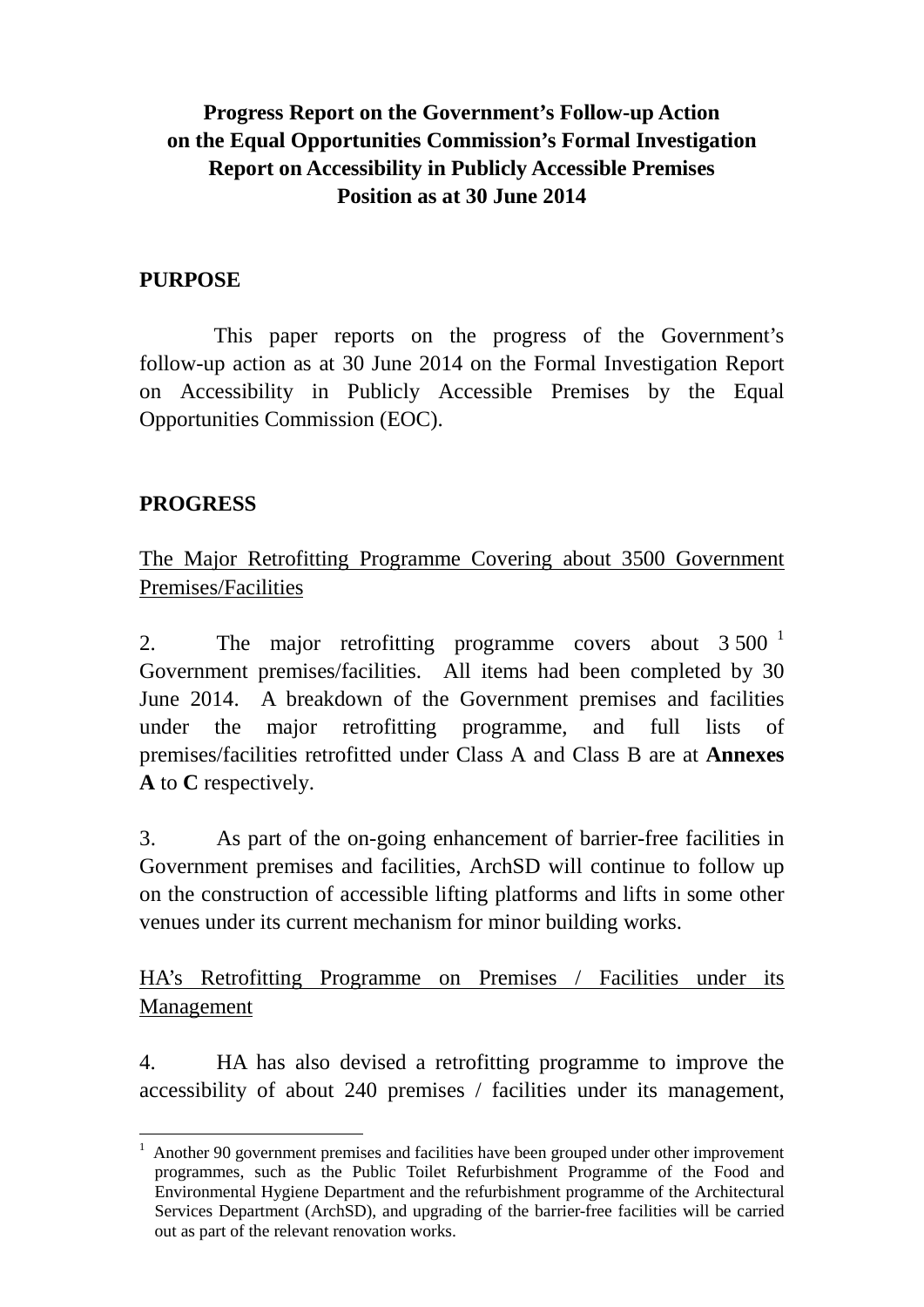covering public housing estates, commercial centres, carparks and factory buildings. All the improvement works had been completed, except for a small proportion of works under HA's lift modernisation programme that is scheduled for completion by 2016-17. Details of all the completed improvement works are set out in **Annex D**.

#### Universal Accessibility Programme

5. Besides, the Government has been installing barrier-free access facilities at public walkways (i.e. public footbridges, elevated walkways and subways maintained by the Highways Department (HyD)) where technically feasible (i.e. the "Original Programme"). Under the "Original Programme", the Government provides lifts or standard ramps to existing public walkways which are not equipped with standard barrier-free access facilities and there are no proper at-grade crossing facilities available within about 100 meters. Currently, there are 158 items which are technically feasible under the "Original Programme". Investigation work of these items has been completed; and retrofitting works of six items have been completed, 62 other items are under construction and the remaining 90 items are under design. The progress of the relevant retrofitting works is at **Annex E**[2](#page-1-0).

6. In August 2012, the Government launched the new policy on "Universal Accessibility" which aimed at further enhancing the barrier-free facilities for existing public walkways. Apart from the retrofitting works mentioned in paragraph 5 above, the Government consulted the District Councils in the first half of 2013 on the priority for implementing the public's suggestions for retrofitting of lifts. The technical feasibility studies for three priority projects identified by each District Council have been largely completed. The Government has also consulted the District Councils on the results of the studies for these items and proceeded with the detailed design for the items confirmed to be technically feasible and supported by relevant District Councils.

## Staff Training and Public Education Efforts

7. To dovetail with the appointment of Access Co-ordinators (ACs)

<span id="page-1-0"></span><sup>&</sup>lt;sup>2</sup> Apart from the items under the "Original Programme" mentioned in paragraph 5, Annex E also includes another 42 barrier-free access facilities retrofitting works items. Among these, works of 35 items have been completed while the remaining 7 items are under planning or construction.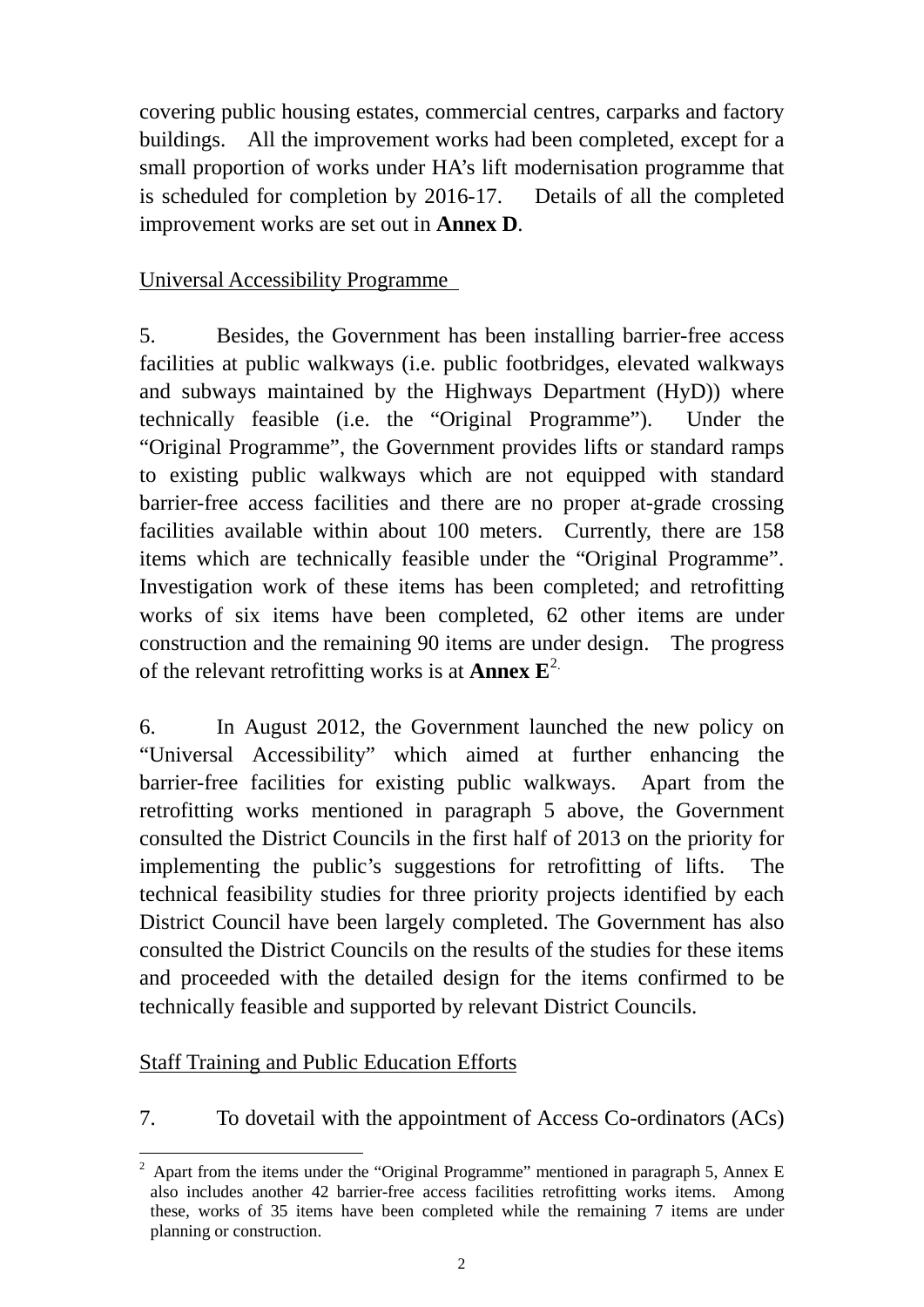in Government bureaux and departments as well as Access Officers (AOs) for individual Government venues in April 2011, the Government has, since early 2011, launched a series of training, including seminars and pilot workshops, in collaboration with EOC for ACs and AOs. Two episodes of training videos have been produced in collaboration with EOC. The videos, together with the existing web-based training package, are uploaded onto the government intranet and Cyber Learning Centre Plus to further enhance the awareness of accessibility in the civil service. Those departments which have frequent interface with the public in their service delivery (such as the Hong Kong Post, Transport Department, Hong Kong Police Force, Food and Environmental Hygiene Department, Housing Department, Leisure and Cultural Services Department and Agriculture, Fisheries and Conservation Department, etc.) continue to organise, in collaboration with EOC and the Civil Service Training and Development Institute (CSTDI), tailor-made accessibility seminars/workshops for their frontline staff.

8. The Labour and Welfare Bureau (LWB) and CSTDI, in collaboration with The Hong Kong Council of Social Service, organised a total of eight rounds of sign language training workshops for frontline staff of government departments since July 2011, to enhance the knowledge of staff in basic sign language and awareness of the deaf culture thereby facilitating the hearing impaired in accessing government services. The latest workshops were held in July and August 2014.

#### **WAY FORWARD**

9. This progress report will be uploaded to LWB's website (www.lwb.gov.hk/eng/accessibility) for public information. Since the improvement works under the major retrofitting programme (as referred to in paragraph 2 above) and the retrofitting programme of HA (as referred to in paragraph 4 above) have all been completed and the enhancement works is the ongoing work of the relevant departments, we do not propose to submit further quarterly report. We will continue to enhance the barrier-free facilities in Government and HA premises and facilities and take forward any additional proposals having regard to views and suggestions of stakeholders in accordance with the established mechanism. Members of the public may continue to make use of the Access Co-ordinator and Access Officer Scheme to seek assistance, offer suggestions or lodge complaints in respect of the barrier-free facilities of